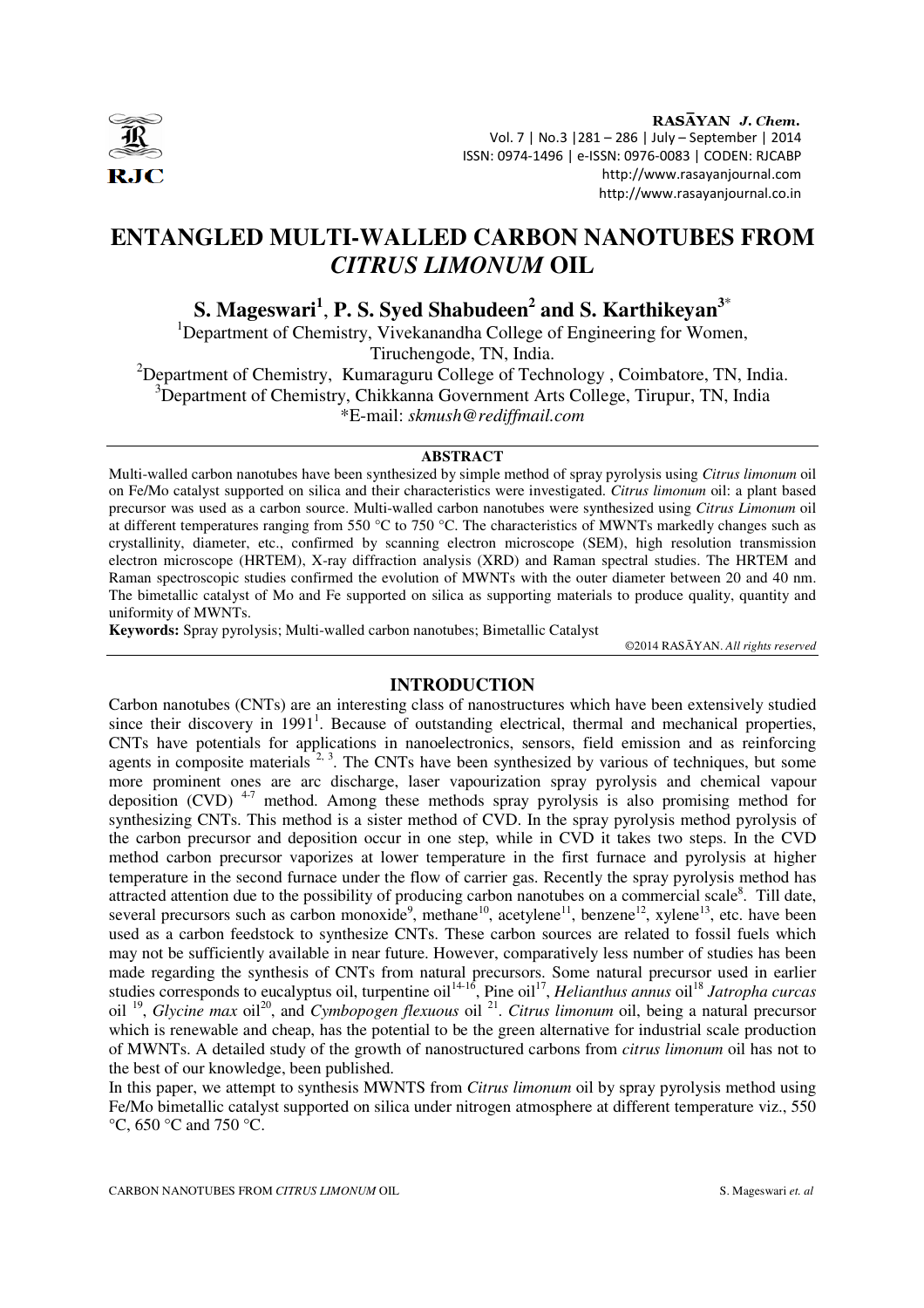## **EXPERIMENTAL**

## **Synthesis of multi-walled carbon nanotubes**

A silica supported Fe-Mo catalyst (Fe: Mo:  $SiO2 = 1:0.1:4$ ) was prepared by wet impregnation method<sup>22</sup>. Appropriate quantities of metal salts (Merck) i.e. Fe  $(NO<sub>3</sub>)<sub>3</sub>6H<sub>2</sub>O$  and  $(NH<sub>4</sub>)<sub>6</sub>Mo<sub>7</sub>O<sub>24</sub>4H<sub>2</sub>O$  were dissolved in methanol and mixed thoroughly with methanol suspension of silica (Merck). The solvent was then evaporated and the resultant cake heated to 90-100 °C for 3 h, removed from the furnace and ground in an agate mortar. The fine powders were then calcined for 1 h at 450 °C and then re-ground before loading into the reactor. The prepared catalyst was directly placed in a quartz boat and kept at the centre of a quartz tube which was placed inside a tubular furnace. The carrier gas nitrogen was introduced at the rate of 100 mL/min into the quartz tube to remove any oxygen from the quartz tube. The temperature was raised from room temperature to the desired growth temperature. Subsequently, *Citrus limonum* oil was introduced into the quartz tube through a spray nozzle and the flow was maintained at the rate of 0.5 mL/min. The deposition was conducted for 30 min for each process at different temperatures from 550 °C to 750 °C. Spray pyrolysis was carried out for 45 minutes and thereafter the furnace was cooled to room temperature. Nitrogen atmosphere was maintained throughout the experiment. The morphology and degree of graphitization of the as-grown nanostructures were characterized by scanning electron microscopy, (Hitachi SU6600), high resolution transmission electron microscopy (JEOL-3010) and Raman spectroscopy (JASCO NRS-1500W, green laser with excitation wavelength 532 nm).



Fig.-1: Schematic diagram of the home-made spray-pyrolysis set-up.

A - furnace, B -spray nozzle, C - separating funnel containing carbon feed stock, D - nitrogen gas cylinder, E quartz boat containing catalysts with supporting material, F - rubber tube, G - outlet, H - flow meter.

#### **RESULTS AND DISCUSSION**

The as grownup MWNTs were principally entangled like spaghetti as shown in SEM pictures Figure 2. The Figure 2a shows at lower temperatures (550  $^{\circ}$ C), the MWNTs yield is low as a result of at these temperatures carbon supply decomposed fraction semiconductor diode in formation of amorphous carbon. Figure 2b illustrates a pleasant growth of MWNTs with diameter of 20-40 nm was discovered at 650 °C. Figure 2c revealed low populations of MWNTs with increasing the diameter were observed at 750 °C. The increasing diameter may be due to agglomeration of catalyst particles at this temperatures SEM observations revels that in our experimental conditions, carbon nanotubes can not be grown at either low ( 550 °C) or high (750 °C) temperatures and smaller diameter and high yield carbon nanotubes are formed at 650 °C.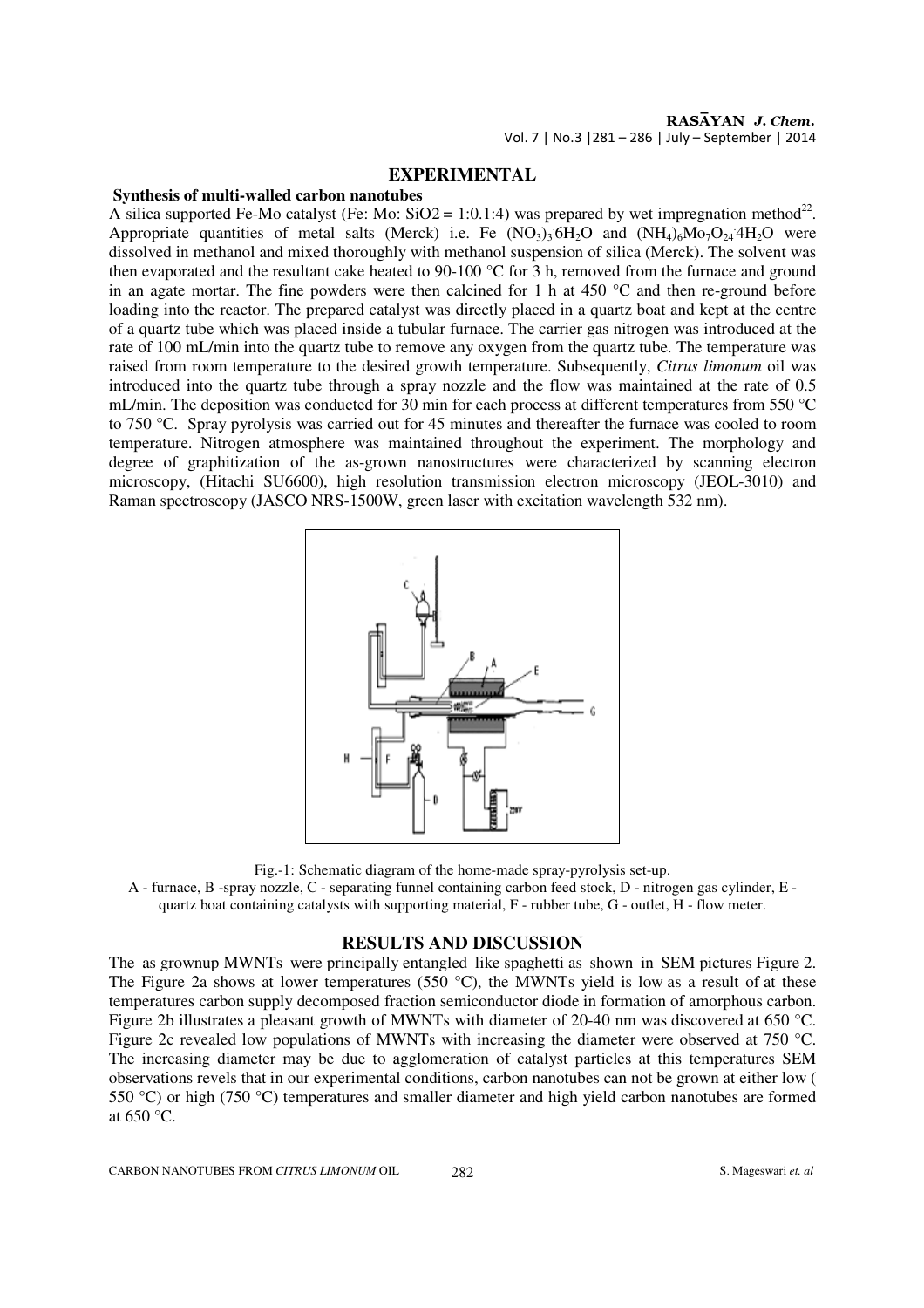



Fig. -2: SEM images of MWNTs grown on Fe-Mo catalyst supported on silica at various temperatures ranging from 550 °C (a), 650 °C (b), and 750 °C (c).

The morphologies of the carbonaceous deposit obtained were characterized by HRTEM. Figure 3a shows there is no clear growth of MWNTs at 550 °C because these temperatures are not sufficient to activate the catalyst for pyrolysis of carbon source. Figure 3b demonstrate a high resolution TEM images clearly shows well-graphitized layers of a typical MWNTs grown from spray pyrolysis of *Citrus limonum* oil at 650 °C. At 650 °C selectivity towards MWNTs close to 100% is reached. In the best optimized condition, amorphous carbon or metal particles are rarely seen in our samples, which are usually observed in catalytically grown MWNTs. Figure 3c shows a higher temperature apparently favors the growth of nanotubes with a bigger diameter due to agglomeration of catalyst particles. This finding agrees with experimental results from several authors $17-23$ .

The results of Raman spectroscopy analysis in Figure 4 represent the MWNTs grown on the catalyst surface at 650 °C, indicating two characteristic peaks at  $1348 \text{ cm}^{-1}$  and  $1578 \text{ cm}^{-1}$  which correspond to D and G bands, respectively. The G bands are related to stretching vibration in the basal plane of graphite crystal, which have been normalized to the same intensity. The D bands are associated with the disorder or defective planar graphite structure. The D peaks at  $1346 \text{ cm}^{-1}$  can be attributed to the defects in the curved graphene sheets. Therefore, the Raman spectrum provides definite evidence that the MWNTs have graphitic structure. The similar result was observed in W.Z. Li et  $al<sup>24</sup>$ .

Figure-5 shows that the MWNTs crystal structure was studied by X-Ray Diffraction method. The peaks are indexed as the (002) and (101) reflections of hexagonal graphite. Intense peaks are found at 26.35° and 44.44° can be indexed to the (002) and (101) planes, respectively.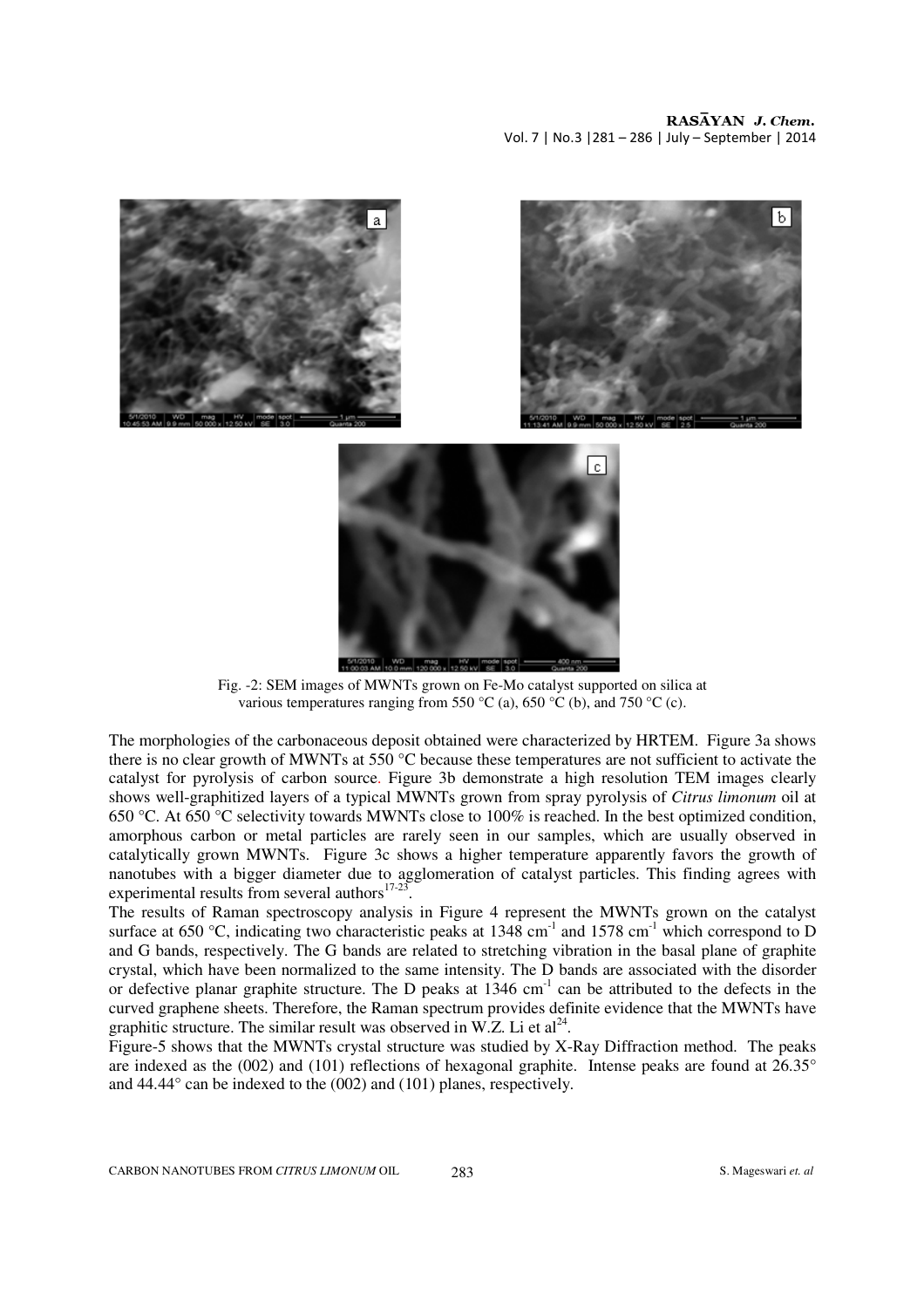Vol. 7 | No.3 |281 – 286 | July – September | 2014



Fig. - 3: HRTEM images of MWNTs grown on Fe-Mo catalyst supported on silica at various temperatures ranging from 550 °C (a), 650 °C (b) and 750 °C (c)



Fig. -4: Typical Raman Spectrum of the MWNTs grown at 650 °C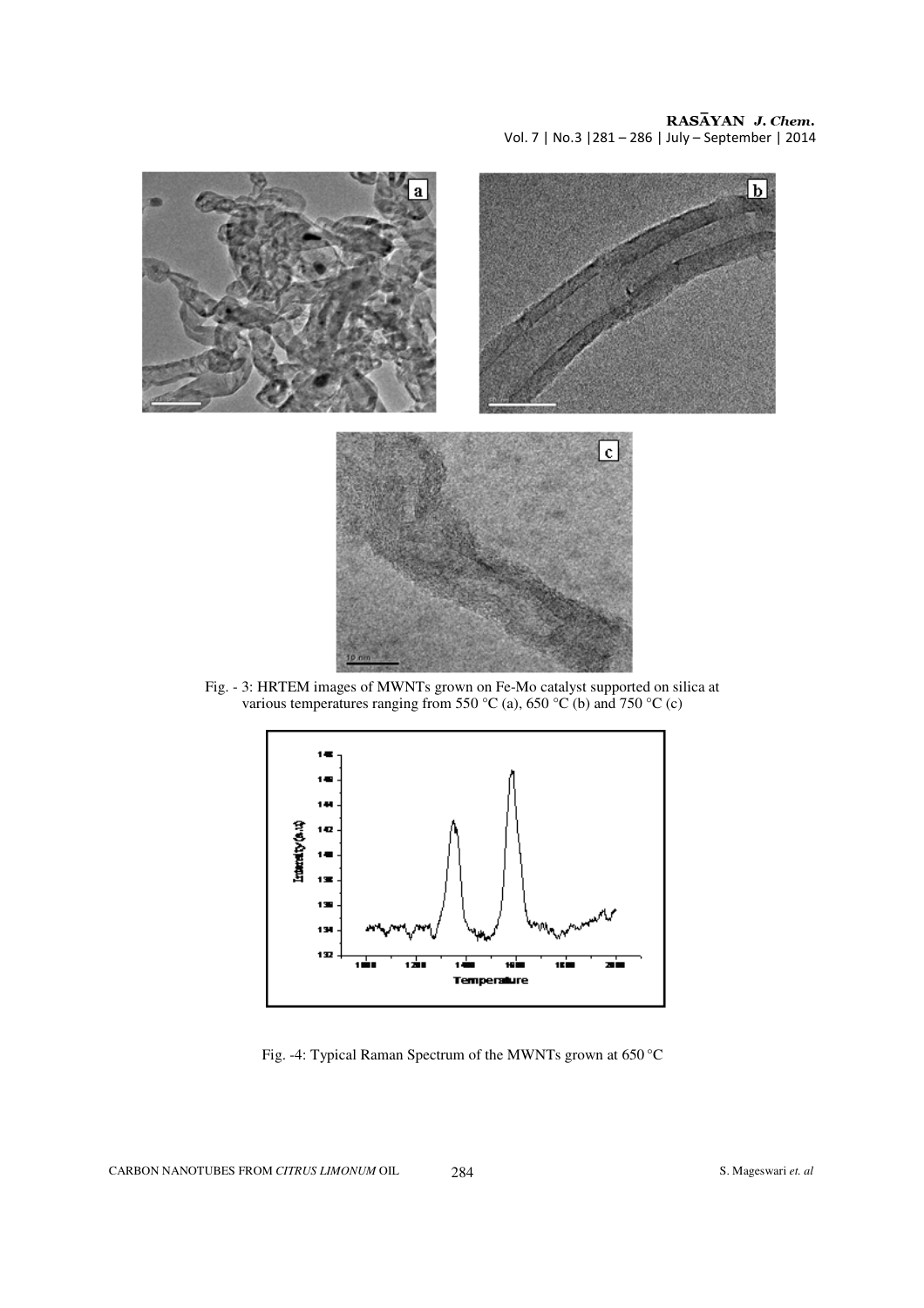

Fig. – 5: XRD patterns of MWNTs grown at  $650^{\circ}$ C

#### **CONCLUSION**

Multi-walled carbon nanotubes are nicely grown at all temperature from 550 to 750 °C. Here, we have optimized the growth MWNTs from *citrus limonum* oil by spray pyrolysis method at 650 °C using silica supported Fe/Mo catalyst under  $N_2$  atmosphere. The maximum MWNTs yield found here is 40% at 650 °C. HRTEM images clearly show the nanotubes diameter variation with increase in reaction temperature. Raman spectroscopy reveals that as grown multi-walled carbon nanotubes are well graphitized. Formation of bimetallic catalyst of Fe and Mo probably assists in homogeneous dispersion of metal particles on the support material, resulting in the formation of higher quantities of carbon nanotubes.

### **REFERENCES**

- 1. S. Ijiima, *Nature,* **354**, 56 (1991).
- 2. S. Khan, K. N. Tripathi, M. Aggarwal, K. Tripathi, M. Husain, and Z. H. Khan, J. *Exp. Nanosci*. **2**, 215 (2007).
- 3. M. Paradise and T. Goswami, *Mater*. *Des*., **28,** 1477 (2007).
- 4. T.W. Ebbesen and P. M. Ajayan, *Nature,* **358**, 220 (1992).
- 5. A. Thess, R. Lec, P. Nikolaev, H. Dai, P. Petit, J. Robert, C. Xu, Y. Hee, S.G. Kim, A. G. Rinzler, D. T. Colbert, G. E. Scuseria and D. Tomanek, *Science,* **273**, 483(1996).
- 6. R. Sen, A. Govindraj and C. N. R. Rao, *Chem*. *Phys*. *Lett*., **267**, 276 (1997).
- 7. A. S. Afolabi, A. S. Abdhulkareem and S. E. Iyuke, *J*. *Exp*. *Nanosci*., **2**, 269 (2007).
- 8. S. R. C. Vivekchand, L. M. Cele, F. L. Deepak, A. R. Raju and A. Govindaraj, *Chem*. *Phys*. *Lett*., **386**, 313 (2004).
- 9. H. Dai, A. G. Rinzler, P. Nikolaev, A. Thess, D. T. Colbert and R. E. Smalley, Chem. Phys. Lett., **260**, 471 (1996).
- 10. J. F. Colomer, C. Stephan, S. Lefrant, G. Van Tendeloo, I. Willems, Z. Konya, A. Fonseca, C. Laurent and J. B. Nagy, *Chem*. *Phys*. *Lett*., **317**, 83 (2000).
- 11. W. Z. Li, S. Xie, L. X. Qian, B. H. Chang, B. S. Zau and W. Y. Zhau, *Science,* **274**, 1701 (1996).
- 12. R. Kamalakaran, M. Terrones, T. Seeger, P. Kohler-Redlich, M. Ruhle, Y. A. Kim, T. Hayashi and M. Endo, *Appl*. *Phys*. *Lett*., *77*, 3385 (2000).
- 13. B. Q. Wei, R. Vajtai, Y. Jung, J. Ward, R. Zhang and G. Ramanath, *Nature*, **416,** 495 (2002).
- 14. P. Ghose, R. A. Afre, T. Soga and T. Jimbo, *Mater*. *Lett*., **61**, 3786 (2007).

CARBON NANOTUBES FROM *CITRUS LIMONUM* OIL 285 S. Mageswari *et. al*